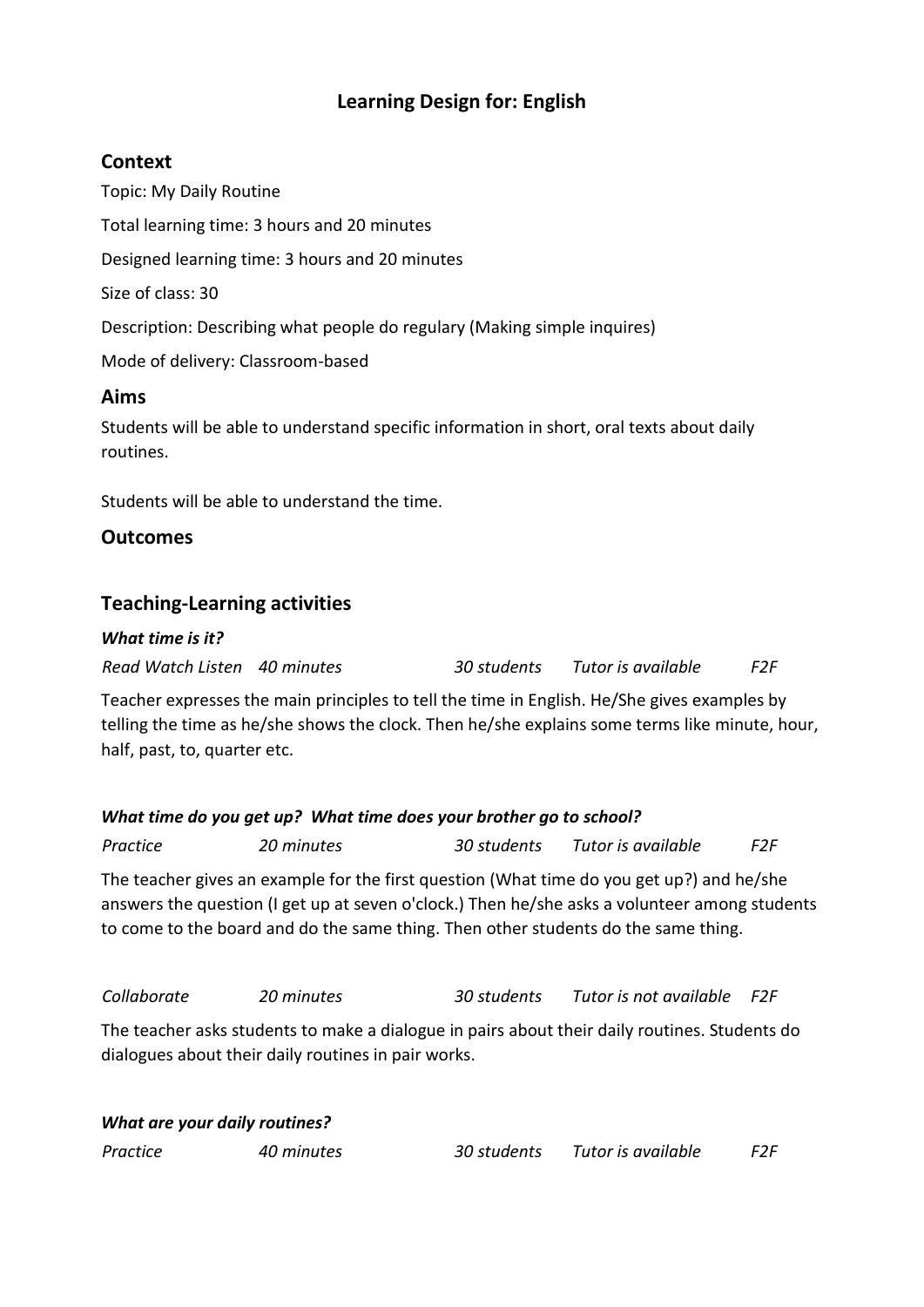Teacher asks a student what his/her daily routines are and the student tries to give answer in english. If the student is slow in aswering, the teacher help him/her. The teacher simulates the routines his/her students says. The teacher do the same activity 2 or 3 times with different students.

Then the teacher wants a volunteer to do the same thing with another volunteer student. Students in the classroom do the same activity in pair works.

## *What are your daily routines?*

*Investigate 20 minutes 30 students Tutor is not available Online* The teacher asks students to investigate and work in groups to retain different daily routines. Students use web browsers and group activities to establish some other different daily routines.

*Discuss 20 minutes 30 students Tutor is not available F2F*

The teacher wants students to talk about the routines they retain from web browsers and group activities and students discuss these routines.

## *What are your daily routines? What time is it? What time do you get up?*

*Produce 40 minutes 30 students Tutor is available Online*

The teacher wants students to divide in groups and the students divide in group by five. Teacher wants a group to prepare a poster by canva, other group to make a cartoon by powtoon, another group to prepare a miind map by using bubble.us and the fourth group to prepare a multiple choice test by using Plickers and the last group to make a video by using stop motion. Each group do their tasks.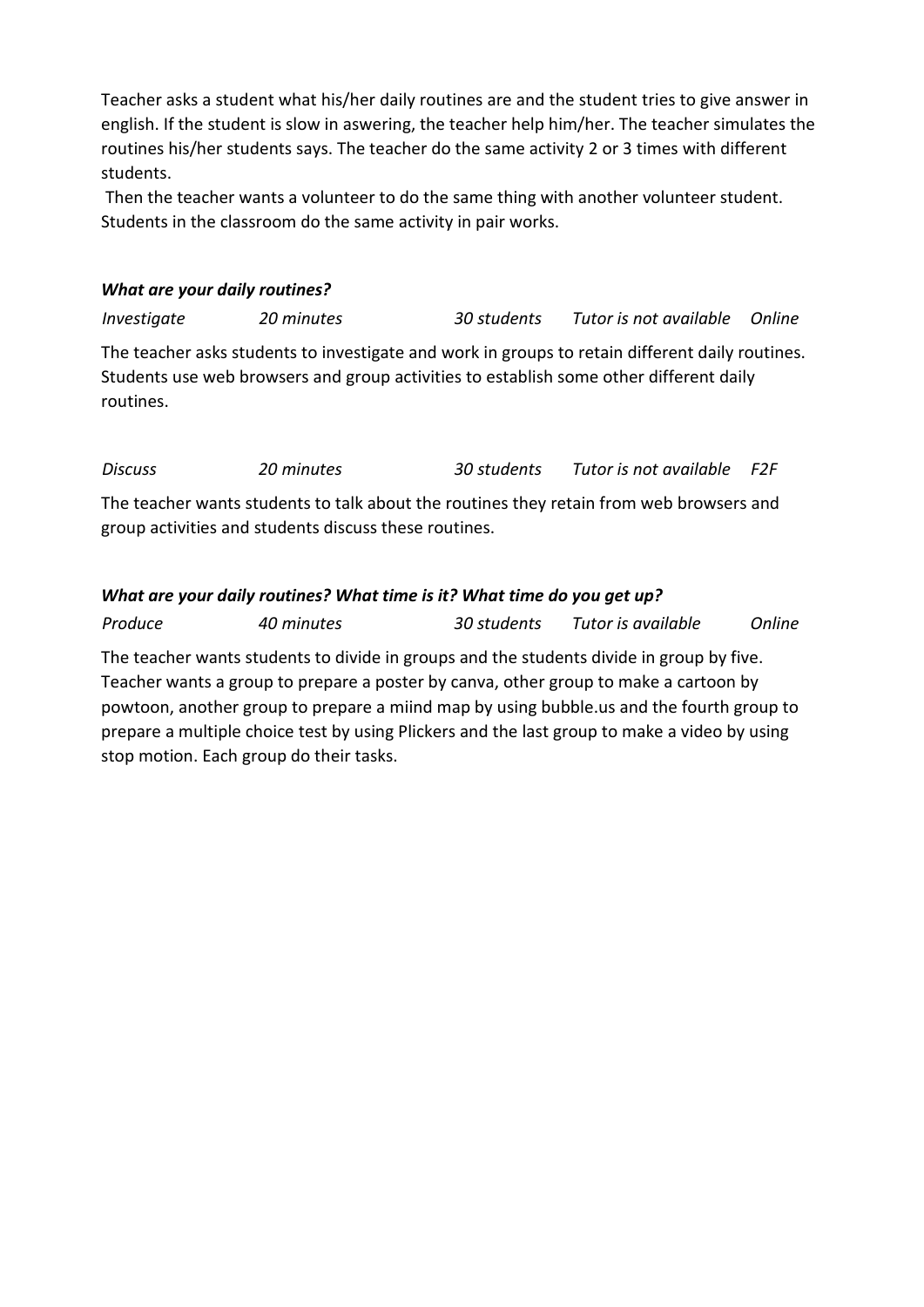# **Representations of the learning experience**



| Learning through |                                   | <b>Minutes</b> | ℅  |
|------------------|-----------------------------------|----------------|----|
|                  | Acquisition (Read, Watch, Listen) | 40             | 20 |
|                  | Investigation                     | 20             | 10 |
|                  | <b>Discussion</b>                 | 20             | 10 |
|                  | Practice                          | 60             | 30 |
|                  | Collaboration                     | 20             | 10 |
|                  | Production                        | 40             | 20 |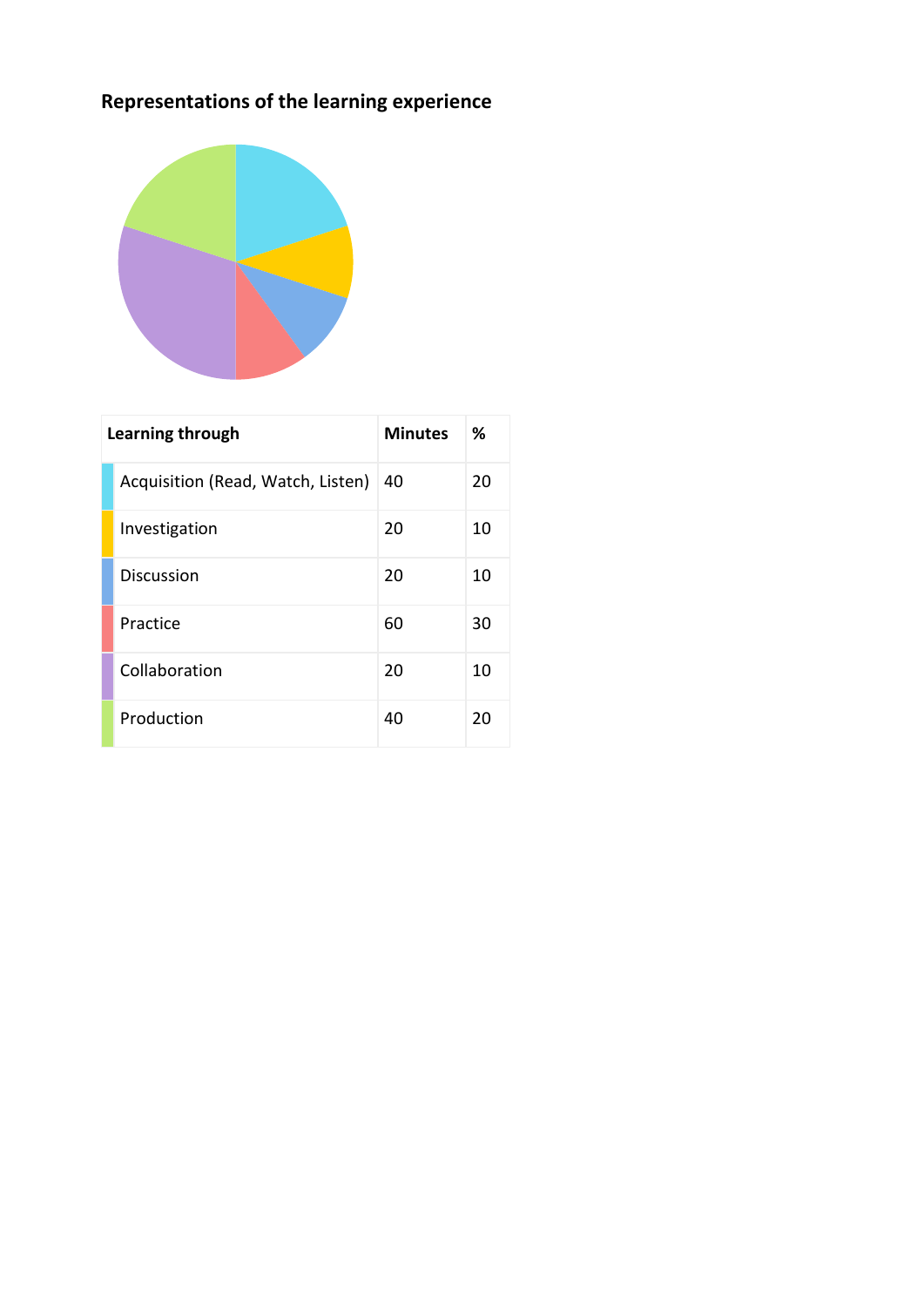|             | <b>Minutes</b> | %   |
|-------------|----------------|-----|
| Whole class | 200            | 100 |
| Group       | 0              | O   |
| Individual  | U              |     |



|              | <b>Minutes</b> | ℅  |
|--------------|----------------|----|
| Face to face | 140            | 70 |
| Online       | 60             | 30 |